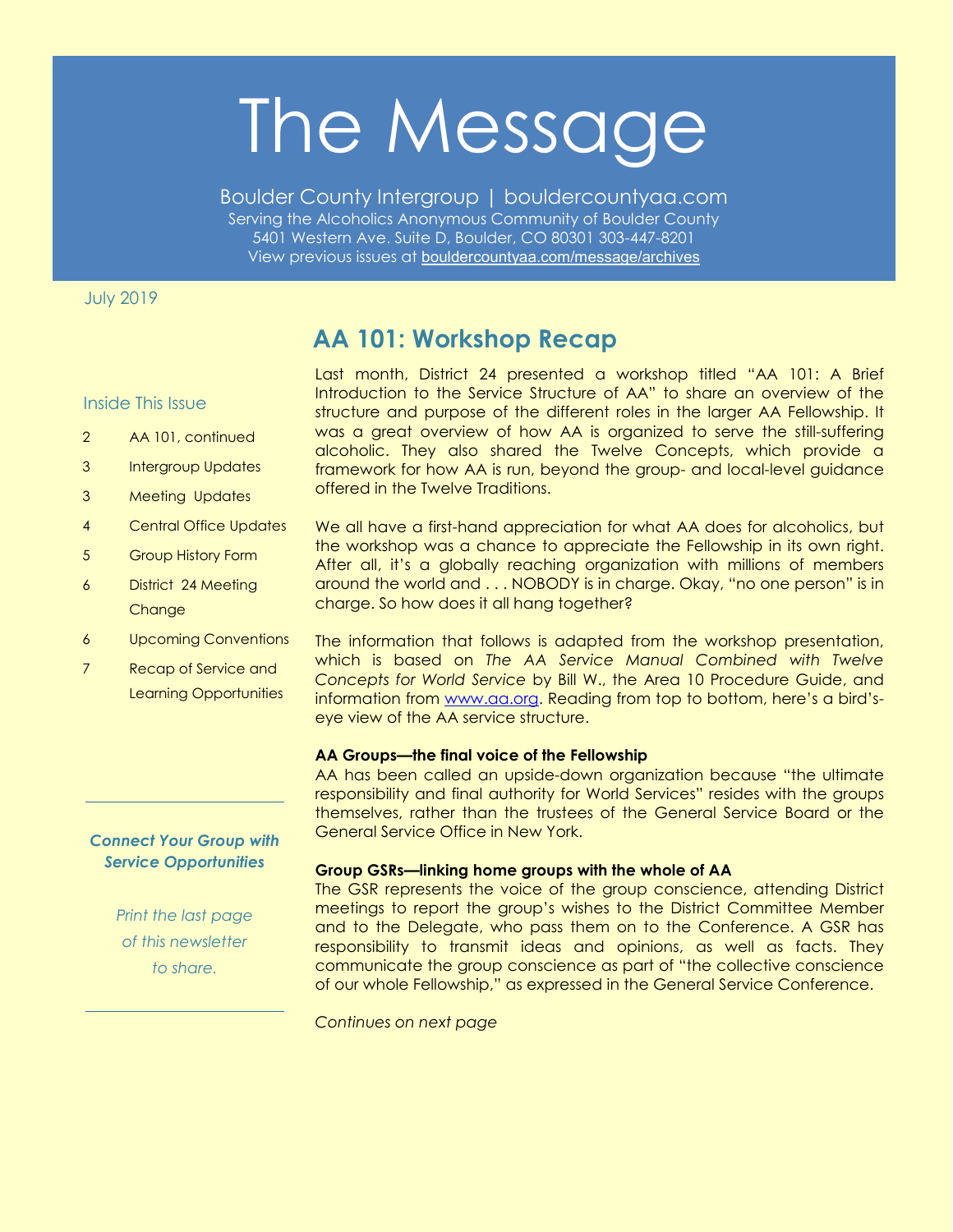# **AA 101: Workshop Recap, continued**

## **Districts—ensuring that all AA groups are aware of the importance of their participation in service work across all levels**

The GSRs elect a District Committee Member (DCM) to serve as a vital link between the group's GSR and the Area service structure, including the Area Delegate to the General Service Conference. The DCM carries the collective group conscience of the AA groups in the District to the Area Committee. They hold regular meetings of all GSRs in the District, assist the Delegate in obtaining information for appropriate AA directories, keep GSRs informed about Conference activities, and generally communicate the importance of service and participation at the local, district, area, and world services levels.



## **Area Assemblies—encouraging area groups to participate in and support service in AA as a whole**

The Area 10 Assembly and Area Committee work to "protect and respect the autonomy and right of dissent of all AA Groups" in Area 10 (Colorado). They strive to develop the informed conscience of Area 10 AA, mindful of the ideals expressed in the Twelve Traditions, the Twelve Concepts, and the *AA Service Manual*. The Area Assembly elects an Area Delegate to the General Service Conference and provides financial support to assist them in carrying out the duties of the office. The Area 10 Committee is the chief administrative body for Area 10 AA.

## **Delegates to the General Service Conference—giving the groups a say in how AA is managed and what AA does**

Each area in the US and Canada (93 total) elect a delegate to represent their area at the General Service Conference each year in New York. As voting members of the Conference, Delegates bring the experiences and viewpoints of their own Areas. After being informed at the Conference, Delegates vote in the best interests of AA as a whole. They communicate the actions of the Conference to the Area, Districts, and Groups, attend Area and regional service meetings, provide leadership in solving local problems involving the AA Traditions, cooperate with GSO in obtaining information, and visit groups and districts in the area whenever possible.

## **General Service Board—the chief service arm of the Conference**

The General Service Board is essentially custodial in its character. It does make decisions on matters of policy, finance, or AA Tradition that could seriously affect AA as a whole. The GSB has entire freedom of action in the routine conduct of the policy and business affairs of the AA service corporations. It consists of and oversees trustees, AA World Services, the General Service Office, group donations, publishing, staffing, and the *Grapevine* office.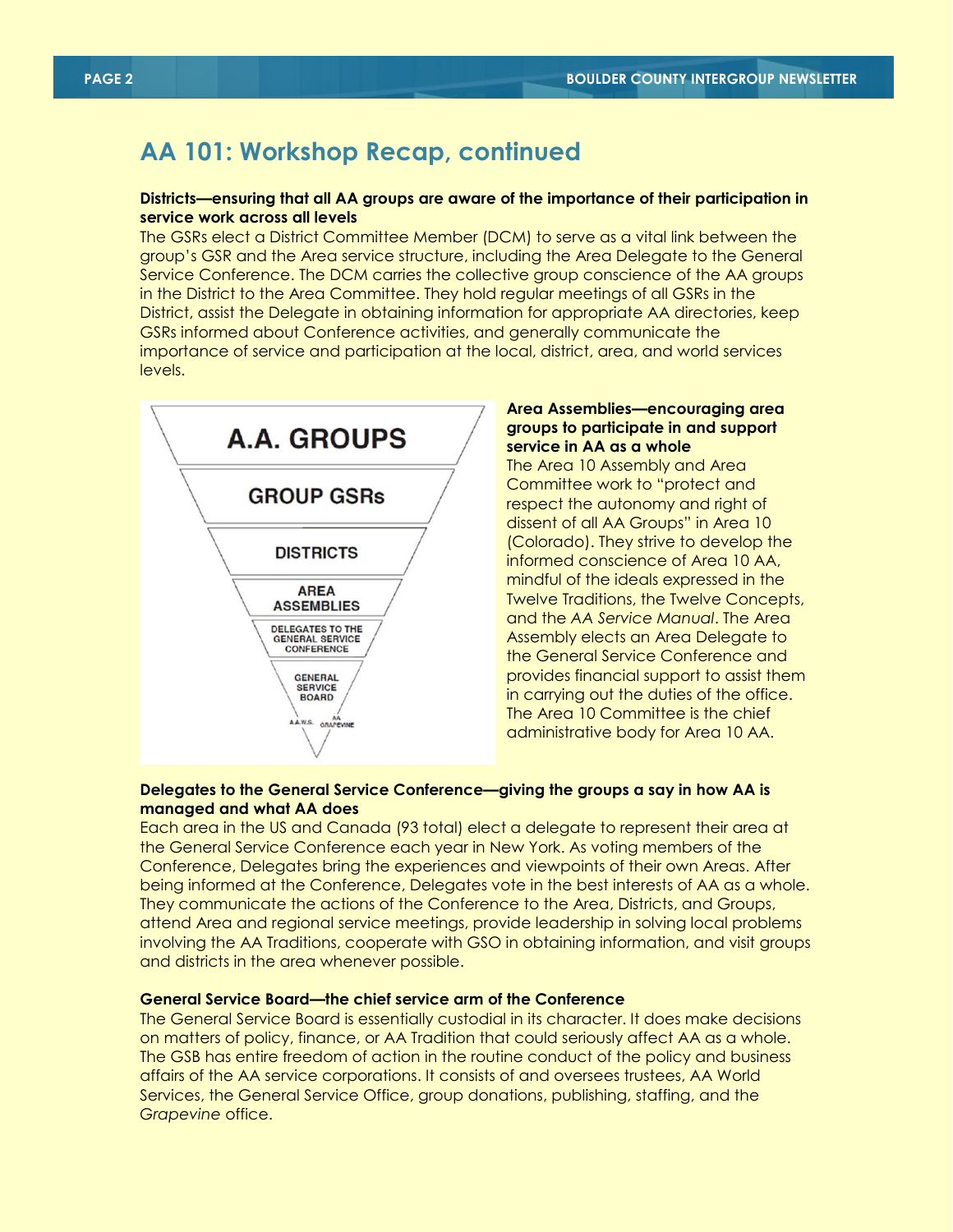# **Intergroup Updates**

### **NEXT MEETING: Tuesday, July 30**

7:00-8:30 pm Shepherd of the Hills Lutheran Church 7077 Harvest Road, Boulder CO

#### **NEW IGR ORIENTATION: Tuesday, July 30**

All are welcome to attend! Bring your questions about Intergroup and learn how to make the most of your role serving AA as an Intergroup Representative (IGR).

6:30 pm, prior to the Intergroup meeting Shepherd of the Hills Lutheran Church 7077 Harvest Road, Boulder CO

#### **Critical Need: Volunteer Coordinator**

Serve AA by recruiting and training volunteers to cover shifts at Central Office. This very important role helps directly with our efforts to serve both our current members as well as newcomers who may need help. Contact Michael at [president@bouldercountyaa.com](mailto:president@bouldercountyaa.com) to learn more.

#### **Now Appointing Intergroup Committee Chair Positions**

Committee Chair positions are two-year commitments. Two people serve during overlapping terms to ensure continuity, with the first-year position supporting and learning from the person in their second year of service.

- The Message: first-year editor needed
- Daywatch Coordinator: first-year position open
- 12th-Step List: Coordinator needed

Contact Mikael A. [intergroupchair@bouldercountyaa.com](http://intergroupchair@bouldercountyaa.com/)

#### **Consider Standing for a Board Position in September Elections**

This fall, Intergroup is electing a new chair, secretary, assistant treasurer, and member at large. New Board members will take office on December 1, supported by a new procedure guide, which the current board is working to revise and ratify by November. It's a great time to be part of Intergroup and its efforts to support the Boulder County Central Office! Contact Michael at [president@bouldercountyaa.com](mailto:president@bouldercountyaa.com) to learn more.

#### **Bridge the Gap: Treatment Patients Can Now Connect with AA Online**

Now, people in treatment facilities can fill out an online form to connect with Bridge the Gap volunteers when they get out of treatment[. Check out the updated BTG webpage](https://bouldercountyaa.com/bridging-the-gap) to see the changes.

Most treatment facilities take away cell phones, but allow clients access to the internet occasionally to communicate with family members. We're hoping this new online form helps more people get in touch with AA if they'd like our help connecting with Boulder AA when they are released from treatment.

# **Meeting Updates**

#### **Summer Meeting Changes**

A number of meetings have been temporarily relocated or rescheduled to accommodate summer construction and repaving efforts. Be sure to check the up-to-date, interactive list of meetings at [bouldercountyaa.com/meetings.](https://bouldercountyaa.com/meetings)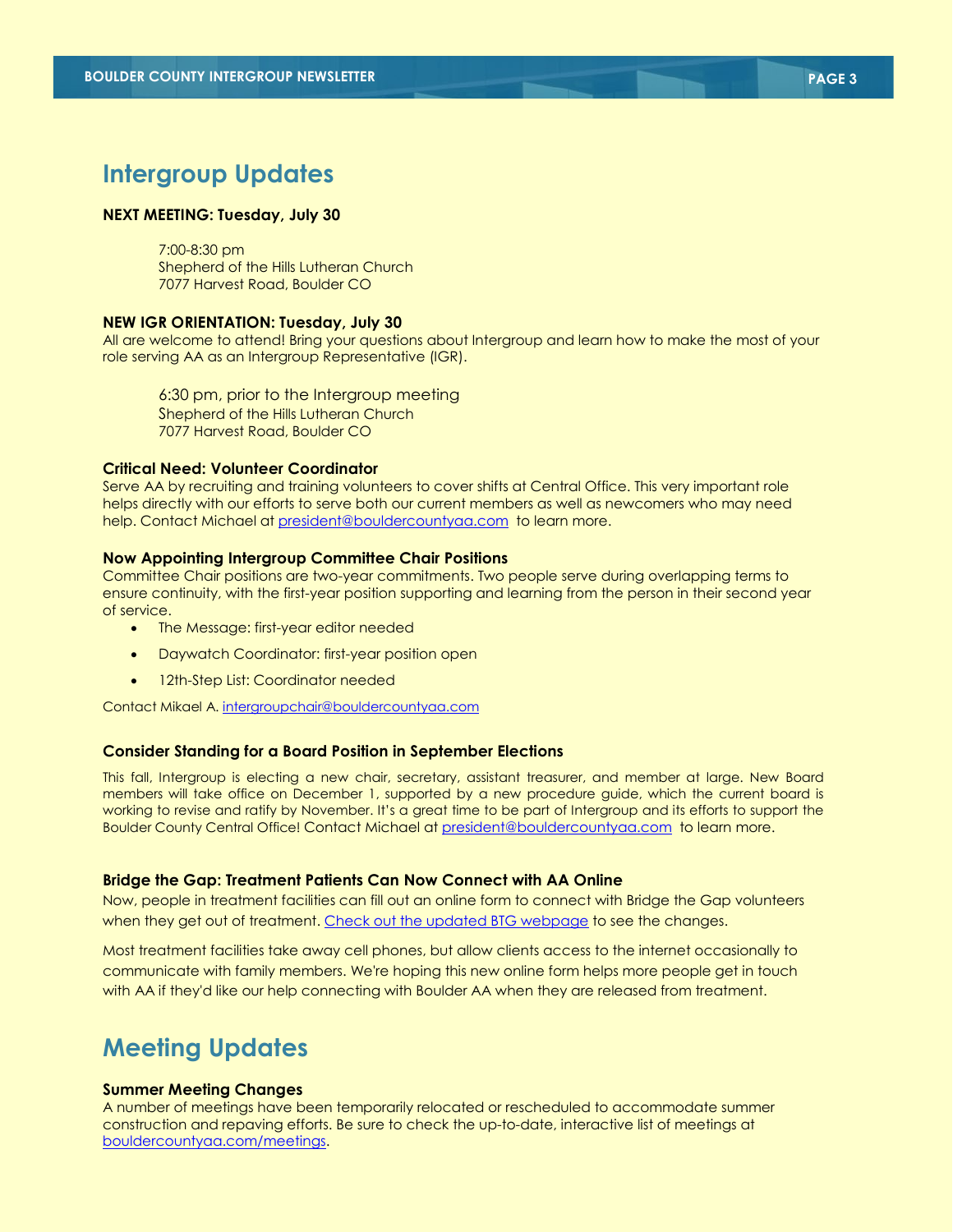# **Central Office Updates**

5401 Western Ave. Suite D, Boulder, CO 80301 303-447-8201 | [centraloffice@bouldercountyaa.com](mailto:centraloffice@bouldercountyaa.com)

## **NEW OFFICE HOURS**

We make every effort to staff our office with volunteers from 11 am until 7 pm daily. The hours listed here are when you can consistently expect to find our office manager there:

Tuesday, 3 – 6 pm Wednesday, 11 am – 2 pm Friday, 11 am – 2 pm

## **Answer Phones at Central Office**

We're seeking volunteers or groups to cover phones during the following shifts:

- 11 am 1 pm Tuesday
- 11 am 1 pm Thursday
- 5 7 pm Saturday
- 11 am 1 pm Sunday
- 5 7 pm Sunday

Please call Central Office at 303-447-8201 to volunteer and arrange training.

#### **Meeting Change Reminder**

Please remember, if your group has a change that you are emailing us at the Boulder Central Office, please also send that email to Denver's Central Office. You can email them at: [denveraa@daccaa.org.](mailto:denveraa@daccaa.org)

#### **It's Easy to Purchase Literature from Central Office!**

Groups can order literature at [bouldercountyaa.com/bookstore,](https://bouldercountyaa.com/bookstore) pay with a credit card by phone, and then pick up their order any time—regardless of whether the Central Office is open or not!

## **Special Thanks**

Thank you to the individual service workers who staff the Central Office: Vic O., Tom H., Kevin W., David S., Holly A., Lisa F., and Courtney S.

Thank you again to the AA groups that regularly support Central Office by covering shifts at the Central Office: Robbers Roost, Home Girls, Literature Ladies, Women in Recovery, and Eye Openers.

#### **Seeking Donations of:**

- Stamps
- Yellow post-it notes
- Business size (#10) mailing envelopes
- Coffee and tea, paper cups, sugar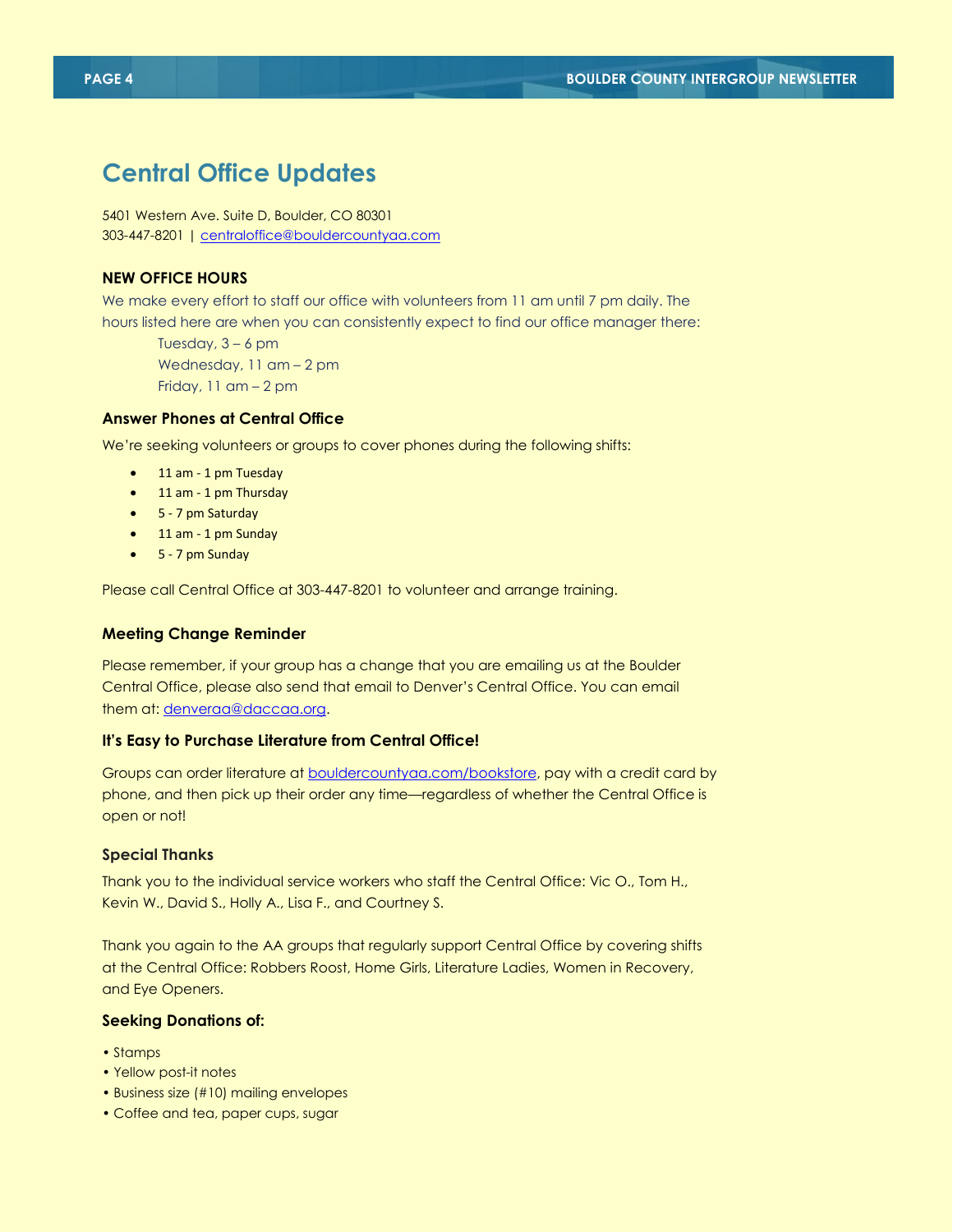# **Group History Form**

Fill out this form for the District 24 Archives Committee and make your group a part of AA's history.

| Is Group Registered with GSO (circle one) Yes No Group Number: _________________                                                                                                                                               |                                                                                                                                                                                                                               |
|--------------------------------------------------------------------------------------------------------------------------------------------------------------------------------------------------------------------------------|-------------------------------------------------------------------------------------------------------------------------------------------------------------------------------------------------------------------------------|
|                                                                                                                                                                                                                                | the control of the control of the control of the control of the control of the control of the control of the control of the control of the control of the control of the control of the control of the control of the control |
|                                                                                                                                                                                                                                | Meeting Day(s), Time(s) Format(s) (Discussion, Big Book/Traditions Study, Speaker Meeting, use back if needed):                                                                                                               |
|                                                                                                                                                                                                                                |                                                                                                                                                                                                                               |
|                                                                                                                                                                                                                                |                                                                                                                                                                                                                               |
|                                                                                                                                                                                                                                |                                                                                                                                                                                                                               |
|                                                                                                                                                                                                                                |                                                                                                                                                                                                                               |
|                                                                                                                                                                                                                                |                                                                                                                                                                                                                               |
| Notes, if any: example and a series of the series of the series of the series of the series of the series of the series of the series of the series of the series of the series of the series of the series of the series of t |                                                                                                                                                                                                                               |
| <u> 1989 - Andrea Santa Andrea Santa Andrea Santa Andrea Santa Andrea Santa Andrea Santa Andrea Santa Andrea San</u>                                                                                                           |                                                                                                                                                                                                                               |
|                                                                                                                                                                                                                                |                                                                                                                                                                                                                               |
| Early Members of Group: 1999. 2008. 2009. 2009. 2010. 2010. 2012. 2013. 2014. 2015. 2016. 2017. 2018. 2019. 20                                                                                                                 |                                                                                                                                                                                                                               |
|                                                                                                                                                                                                                                |                                                                                                                                                                                                                               |
|                                                                                                                                                                                                                                |                                                                                                                                                                                                                               |
|                                                                                                                                                                                                                                |                                                                                                                                                                                                                               |
| Group Highlights and Activities (Brief History); Use back or additional pages if more space is needed                                                                                                                          |                                                                                                                                                                                                                               |
|                                                                                                                                                                                                                                |                                                                                                                                                                                                                               |
|                                                                                                                                                                                                                                |                                                                                                                                                                                                                               |
|                                                                                                                                                                                                                                |                                                                                                                                                                                                                               |
|                                                                                                                                                                                                                                |                                                                                                                                                                                                                               |

Deliver to District 24 Archives Chair, or email to archives@dist24.org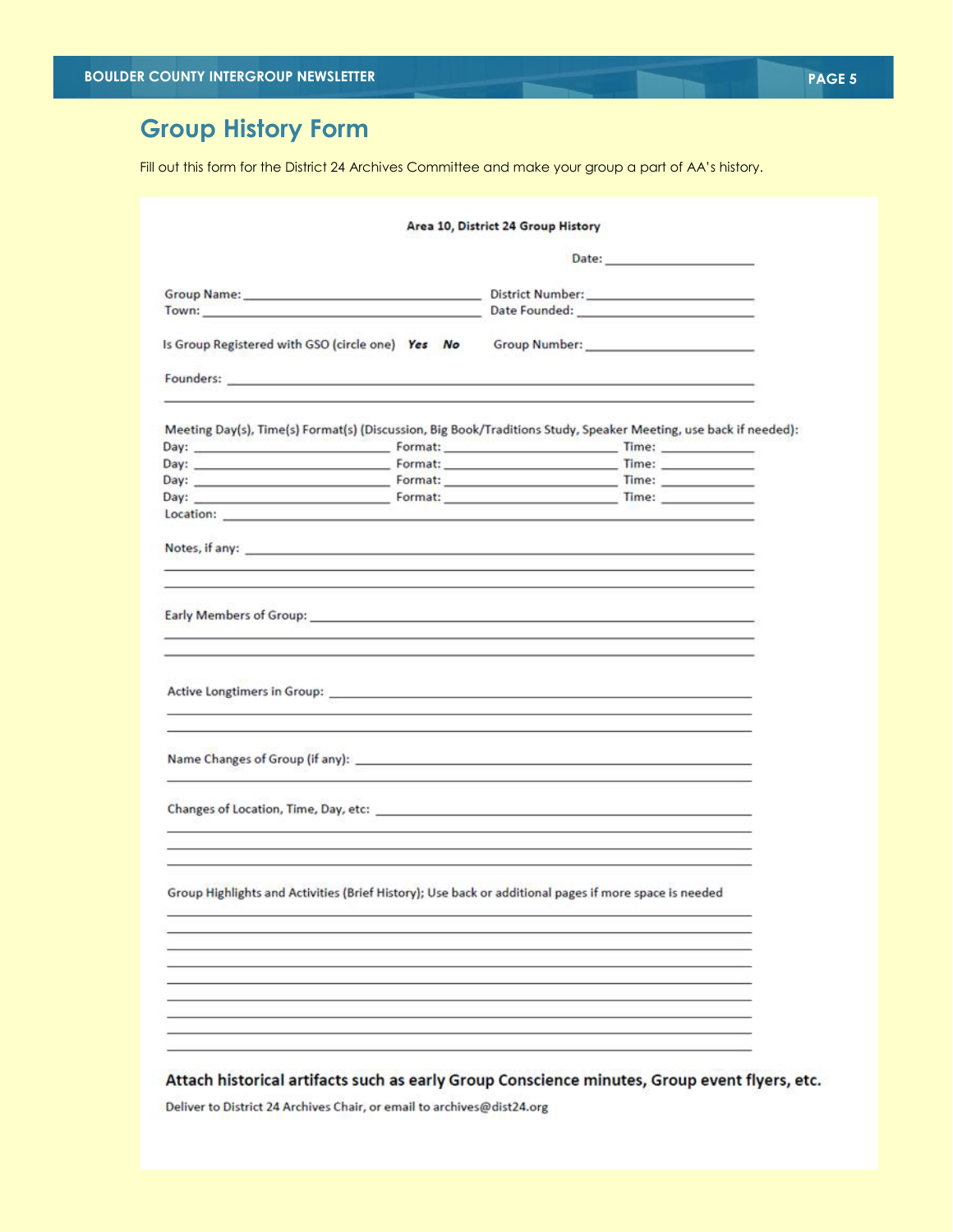# **Alternate Location for August District 24 Meeting**

## **NEXT MEETING: Monday, August 19**

6:30 pm Shepherd of the Hills Lutheran Church 7077 Harvest Road, Boulder CO

The August meeting will move from the usual location. District 24, which covers southern Boulder county, meets on the third Monday of each month. GSRs are encouraged to attend.

# **Alternate Location for District 34 Meetings in Aug.–Oct.**

#### **NEXT MEETINGS: August 20, September 17, October 15**

6:30 pm New Beginnings 1801 Sunset Pl. Suite B Longmont

# **State Convention Coming Labor Day Weekend in Keystone**

#### **August 30 – September 1, 2019**

Keystone Resort and Conference Center

The annual social event for Area 10 will take place this Labor Day Weekend in Keystone, Colorado. Come for a weekend of speakers, meetings, workshops, food, dancing and fellowship with AAs from all around the state. The event runs from 3 pm on Friday until noon on Sunday.

Learn more and book online at **convention.coloradoaa.org** 

# **International Convention Coming October 2019 in Biarritz**

**October 10 – 13, 2019** Belambra Club Chambre d'Amour Beach Anglet-Biarritz, France

[https://aaconventionbiarritz.com](https://aaconventionbiarritz.com/)